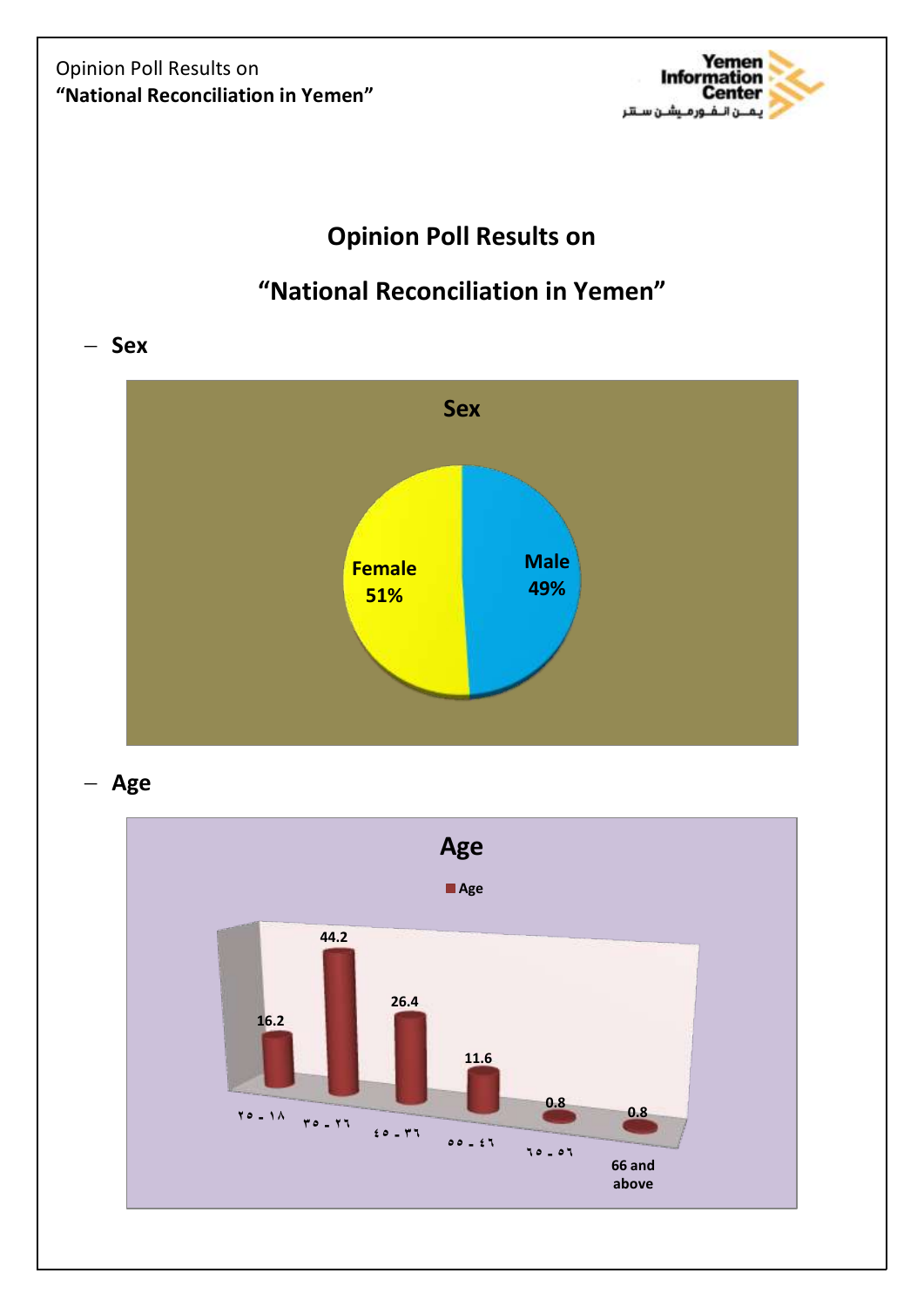### Opinion Poll Results on **"National Reconciliation in Yemen"**



**Educational Level**



## **Governorates**

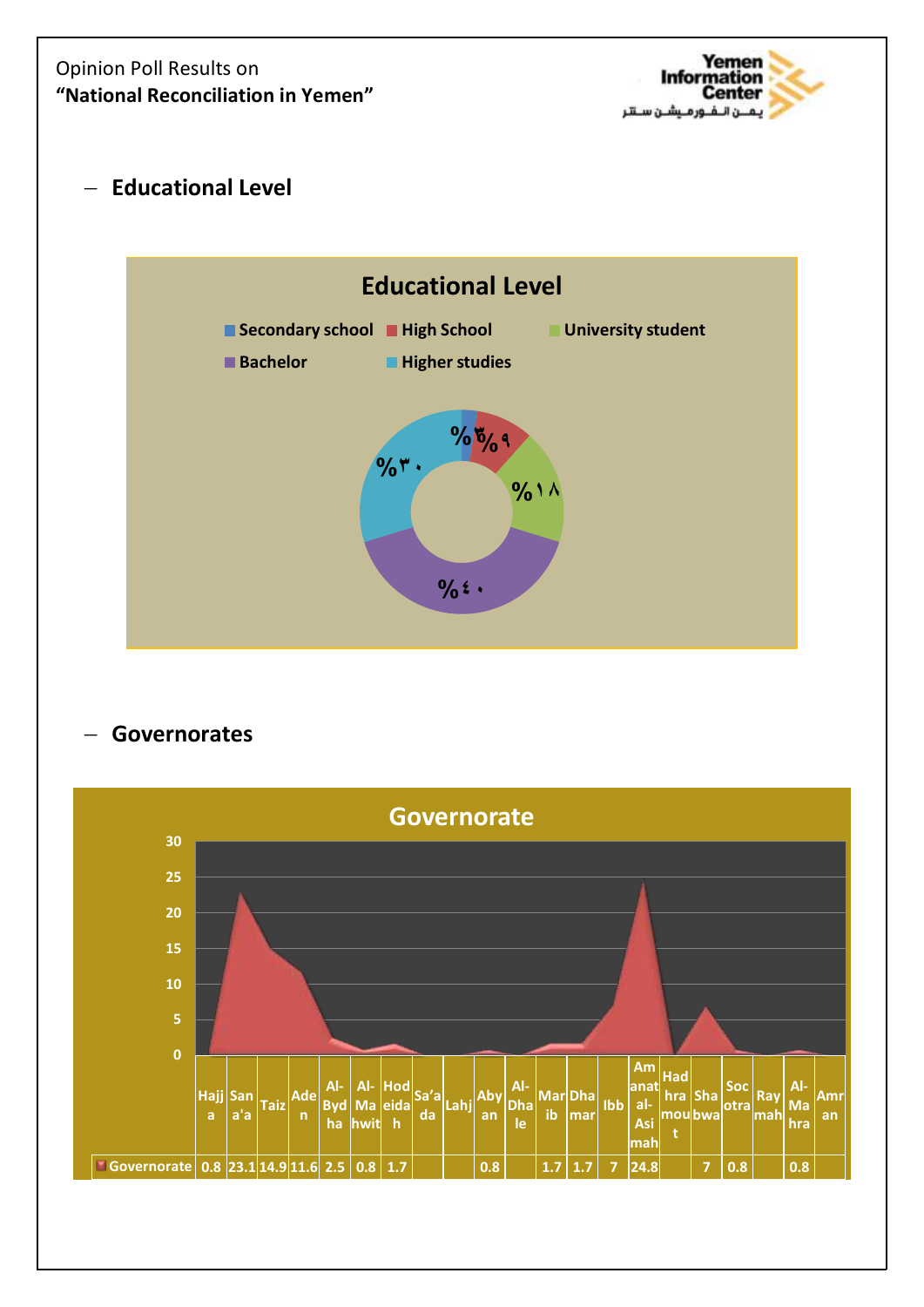### Opinion Poll Results on **"National Reconciliation in Yemen"**



### **Are you with national reconciliation?**



 **If your answer to the previous question is no, choose one of the following reasons:**

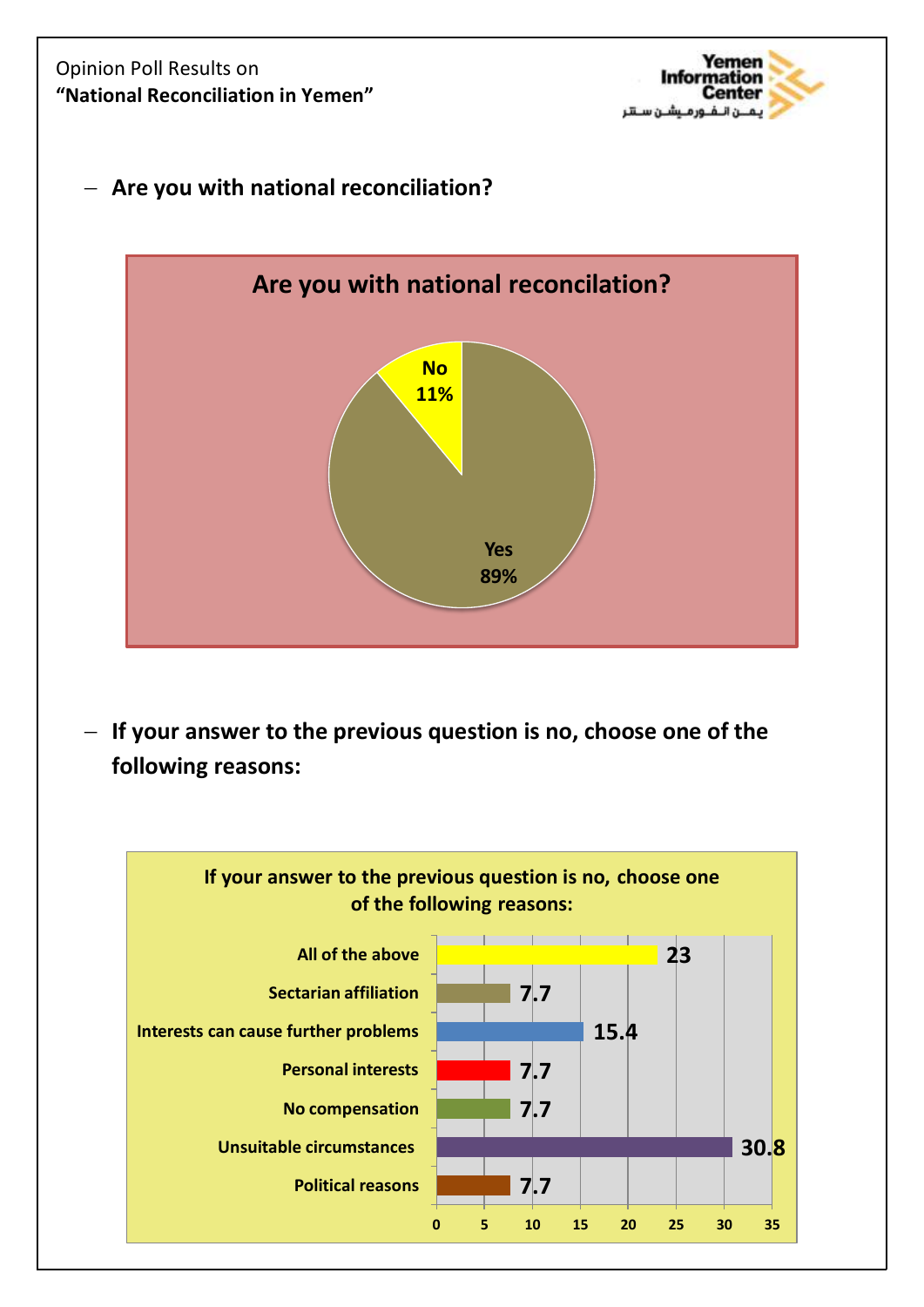Opinion Poll Results on **"National Reconciliation in Yemen"**



**The importance of national reconciliation at the present time:**



 **Do you agree that Yemeni women will have a role in achieving national reconciliation?**

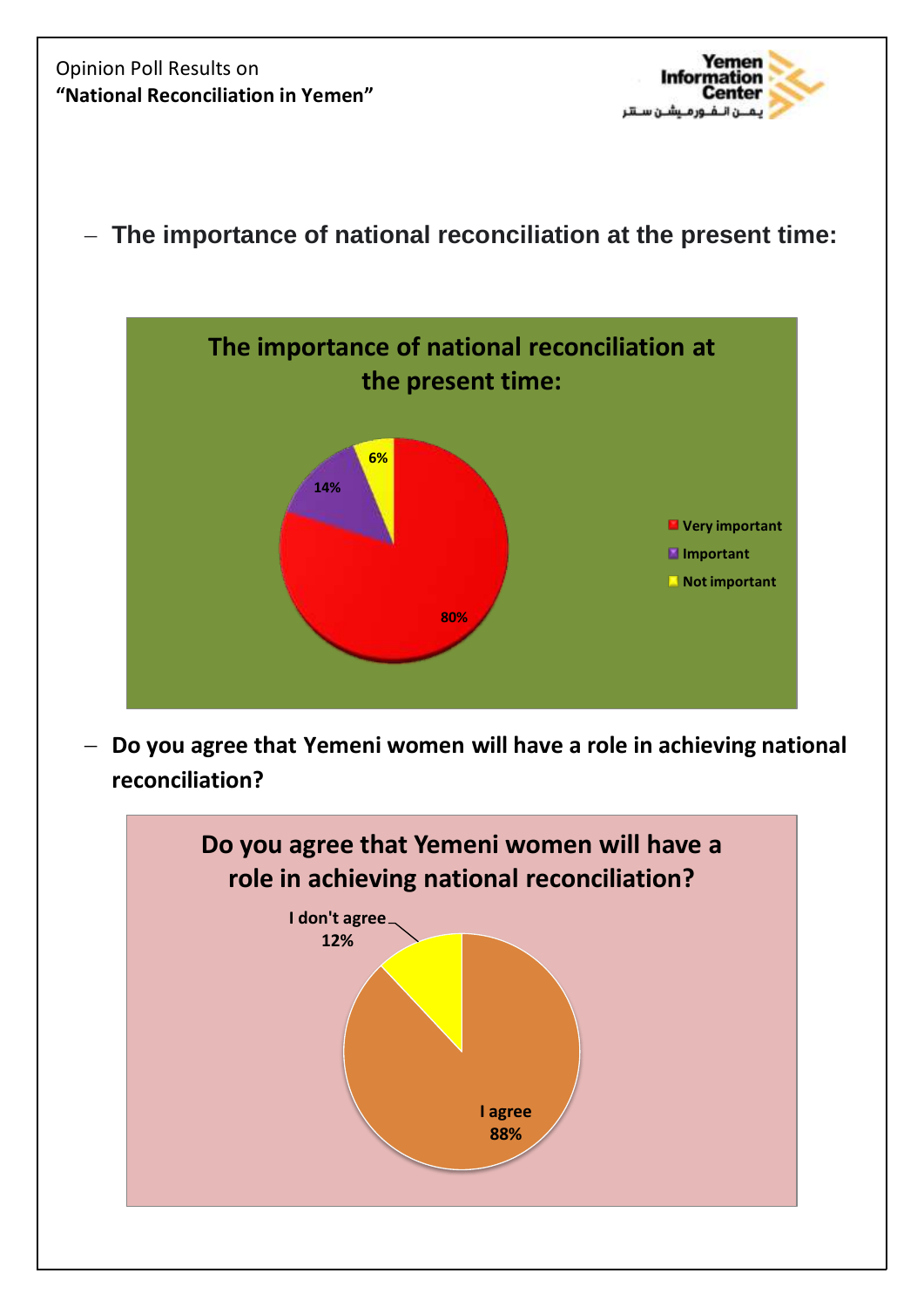



**How important is national reconciliation in resolving the conflict?**

**What is the role of the media in achieving national reconciliation?**